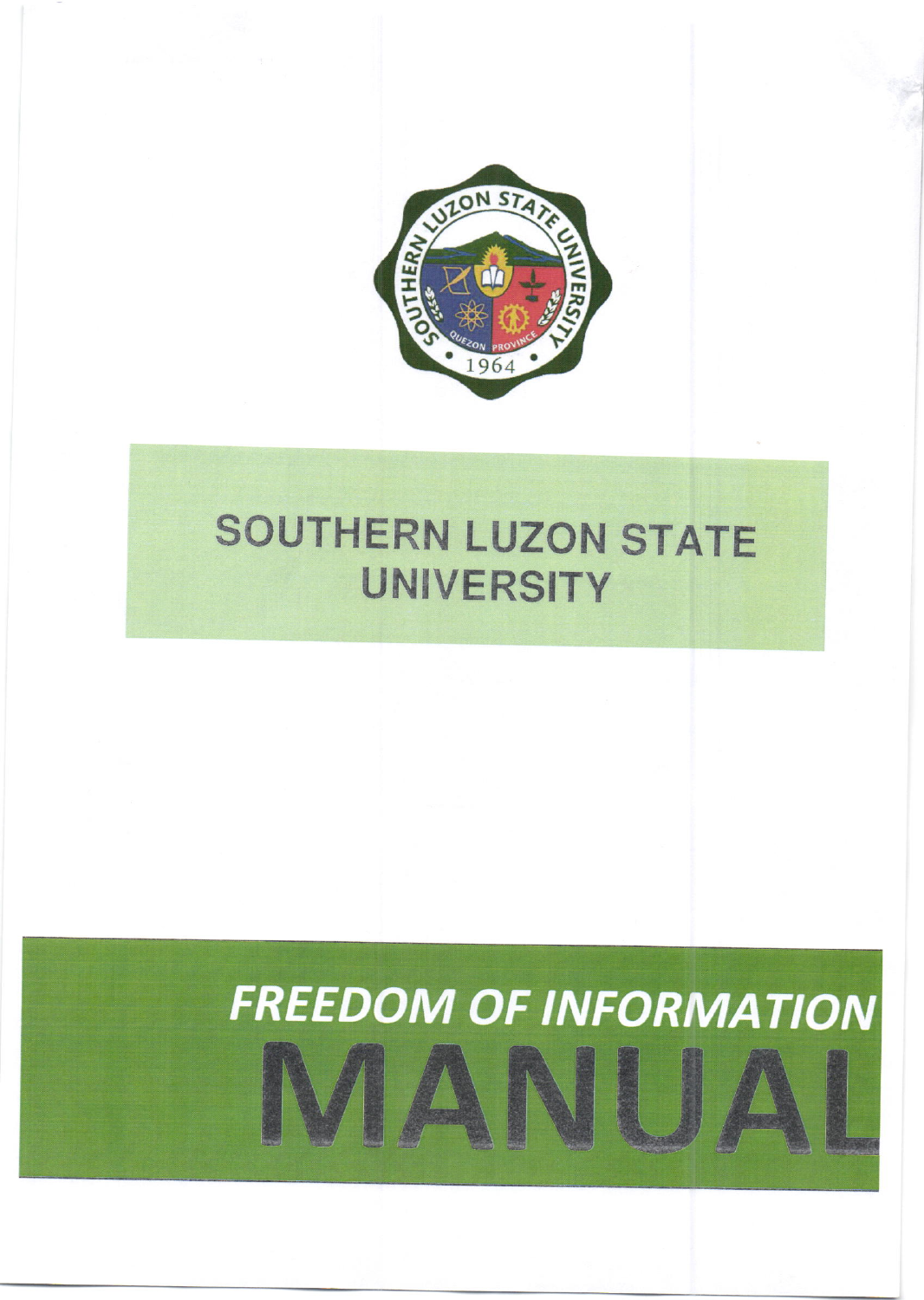#### **PREFACE**

The SLSU Freedom of Information (FOI) Manual is designed in compliance with the Executive Order No. 2, series of 2016, by the President of the Republic of the Philippines, which mandates public disclosure of documents and seeks to effectuate the right of the people to information on matters of public concern.

Moreover, the manual aims to guide and assist the public in the procedures involved in requests of information. It also includes set of rules and guidelines to be followed by the officials and employees of the offices under the University with regards the requests for access of information.

Besides that the public is spared with tedious works of trying to access certain pieces of information, the production of the SLSU FOI Manual shall be one of the initiatives of the University to pursue greater transparency, accountability and citizen participation in governance. May these efforts further empower the University stakeholders and clienteles and aid SLSU in being a more responsive institution.

İ

INO. Ph.D. MILO O. President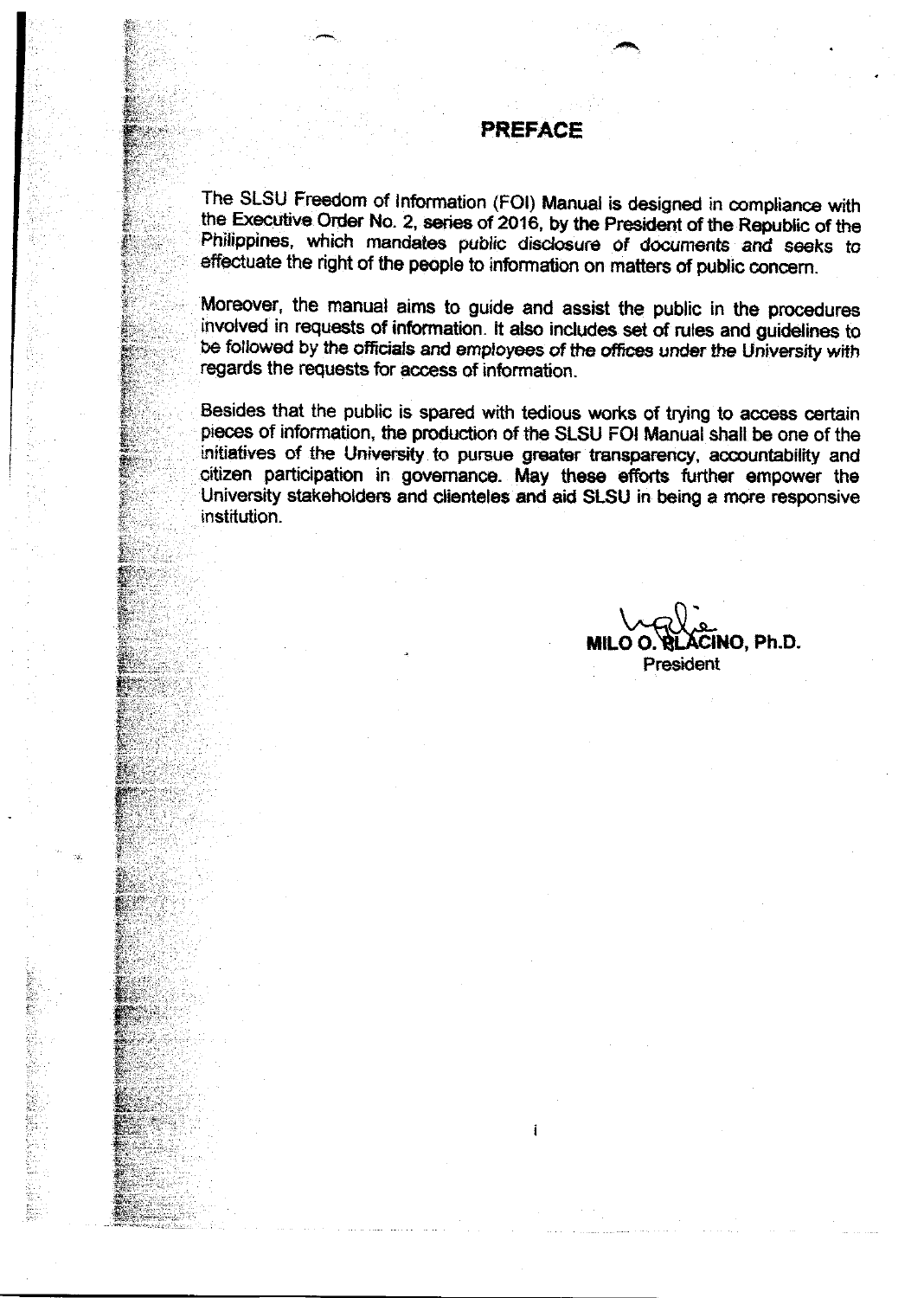### TABLE OF CONTENTS

| PREFACE                                                                                         |                |
|-------------------------------------------------------------------------------------------------|----------------|
| <b>OVERVIEW</b>                                                                                 | Ť              |
| <b>PURPOSE</b>                                                                                  | 1              |
| <b>OBJECTIVE</b>                                                                                | $\mathbf{1}$   |
| COVERAGE                                                                                        | 1              |
| PROTECTION OF PRIVACY                                                                           | $\mathbf{1}$   |
| DEFINITIONS OF TERMS                                                                            | $\overline{c}$ |
| STANDARD PROCEDURE                                                                              | $\overline{c}$ |
| 1.<br>Receipt of Request for Information by Receiving Officer]                                  | 5              |
| 2. Initial Evaluation                                                                           |                |
| a. Determination of access to requested information                                             |                |
| b. Requested information is already posted in the SLSU<br>website                               |                |
| С.<br>Requested information is in the custody of other                                          |                |
| colleges, campuses/ units/ offices.<br>d.                                                       |                |
| Requested information is in the custody of other<br>colleges, campuses/ units/ offices          |                |
| е.<br>Requested information is substantially similar or                                         |                |
| identical to previous requests.                                                                 |                |
| 3 <sub>1</sub><br>Transmittal to and Action by the Decision Maker                               |                |
| a. In case of Approval                                                                          |                |
| b. In case of Denial of Request                                                                 |                |
| 4. Transmittal of the<br>Requested Information<br>to.<br>the                                    |                |
| Requesting Party                                                                                |                |
| 5.<br>Request for an Extension of Time<br>6.                                                    |                |
| Records/Information Exempted from the Coverage<br>PROMOTION OF TRANSPARENCY IN THEGOVERNANCE OF |                |
| THE UNIVERSITY                                                                                  | 10             |
| FOI OFFICERS AND THEIR FUNCTIONS                                                                | 11             |
| REMEDIES IN CASE OF DENIAL                                                                      | 12             |
| a. Requisites to Perfect an Appeal                                                              |                |
| b. Appeals to the University President                                                          |                |
| Resort to Court Action<br>С.                                                                    |                |
| <b>APPLICABLE FEES</b>                                                                          | 13             |
| ADMINISTRATIVE LIABILITIES                                                                      | 14             |
| ANNEXES                                                                                         |                |
| "A" - Executive Order No. 2 s, 2016, 23 July 2016                                               | 15             |
| "B" - PCOO FOI-MC No. 01 s. 2016, 11 November 2016                                              |                |
| "C" - List of Exceptions                                                                        |                |
| "D" - Flow Chart                                                                                |                |

'E' - FOI Request Form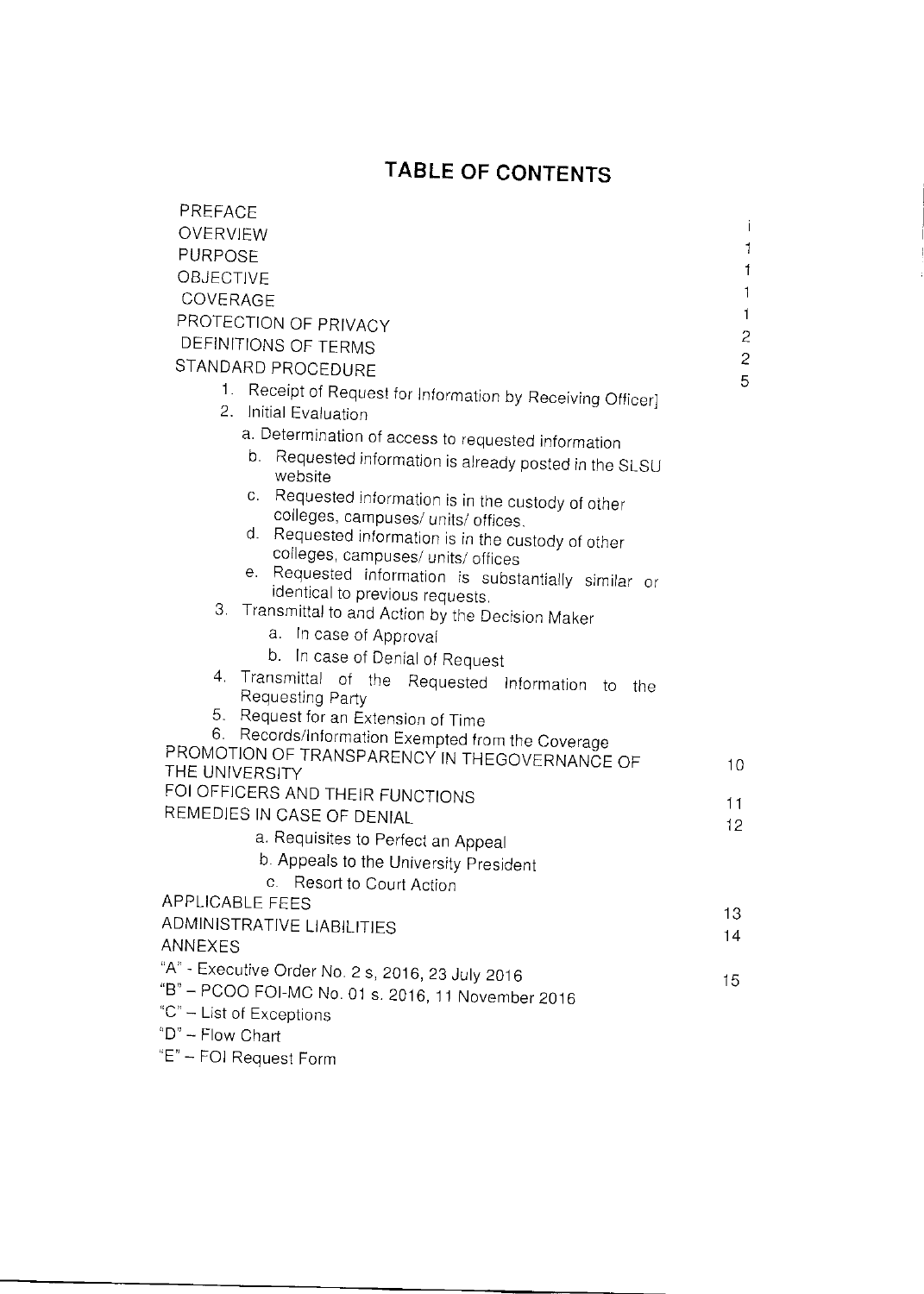#### **OVERVIEW**

The 1987 Constitution, specifically Article II, Section 28 provides that the State shali adopt a policy of full public disclosure of all its transactions involving public interest, subject to reasonable conditions prescribed by law. Similarly, Article III, Section 17 of the constitution, guarantees the right of the people to information on matters of public concern.

In recognition of the need to implement these Constitutional provisions, President<br>Rodrigo R. Duterte signed Executive Order (EO) 2 entitled "Operationalizing in the Executive Branch the People's Constitutional Right to Information and the State<br>Policies to Full Public Disclosure and Transparency in the Public Service" on July 23, 2016. The EO mandates all executive offices, including but not limited to the national government and all its offices, departments, bureaus, offices, and instrumentalities, including Government-Owned or Controlled Corp Freedom of Information (FOI) Manuals.

Hence, the southern Luzon State University, in compliance with the said directive, hereby adopts this SLSU/FOt Manual.

#### PURPOSE

The main objective of this FOI Manual is to provide the process which shall guide the public in requesting information from the University and to assist the colleges, campuses, units and offices in dealing with requests of pursuant to Executive Order No. 02.

#### **OBJECTIVES**

This Manual shall set the rules and regulations to be followed by all colleges, campuses, units and offices of the University whenever there is a request for information. The University President is responsible for all actions carried out under this Manual and may delegate this responsibility to the Vice presidents, Deans, Directors, or Heads of Offices.

<sup>1</sup> Annex A: "Operationalizing in the Executive Branch the People's Constitutional Right to Information and the State Policies of Full Public Disclosure and Transparency in the Public Service and Providing Guidelines Thereof"

<sup>2</sup> Sections 8 & 16, ibid.

<sup>3</sup>Annex B. FOI-MC No. 01s. 2016, presidential Communjcations Operations Office

<sup>4</sup> Annex C, Inventory of Exceptions to EO No.2, s. 2016; Office of the President; 24 November 2016.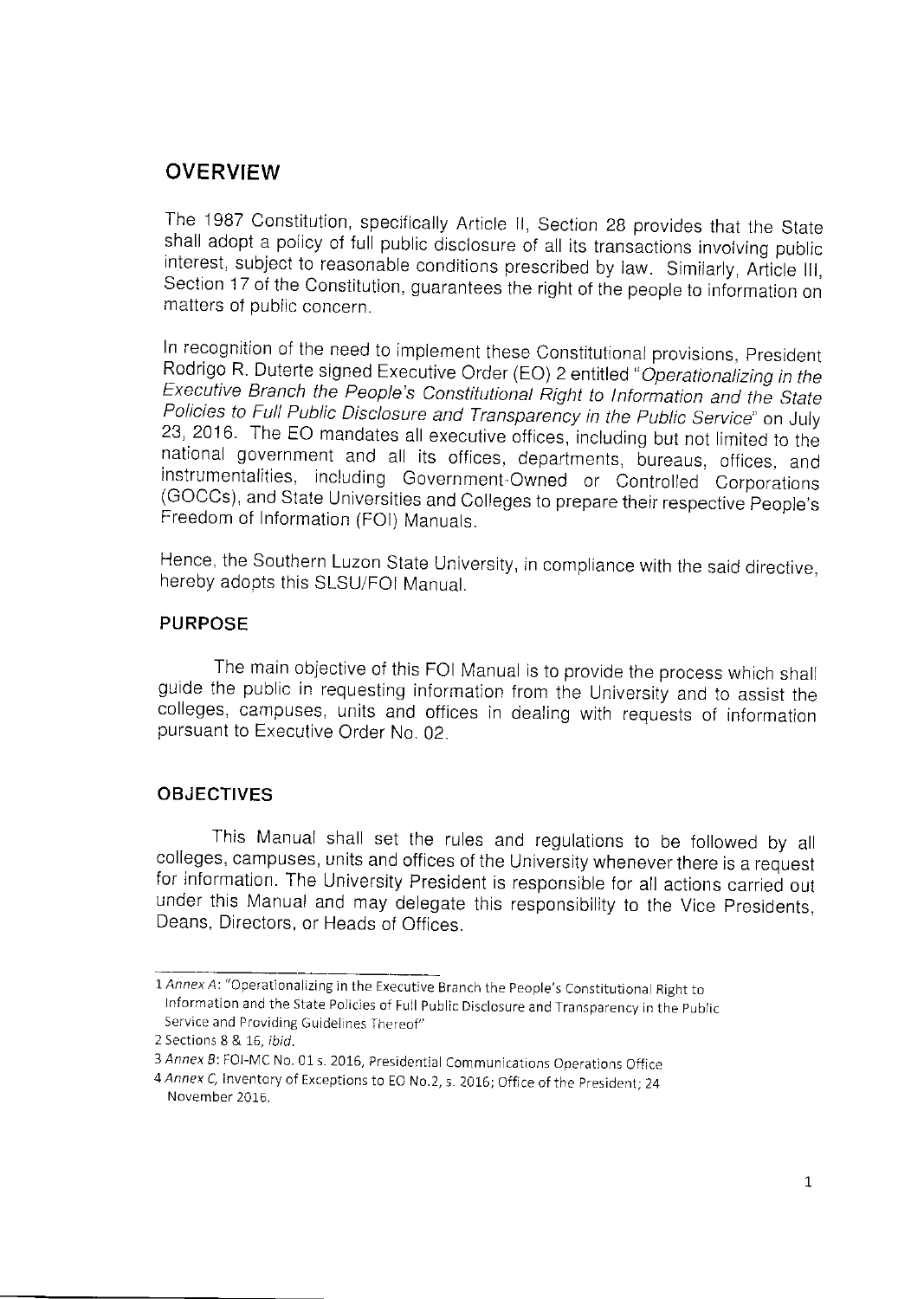#### COVERAGE

This Manual shall cover all requests for information directed to all colleqes. campuses, units and offices of the University.

#### PROTECTION OF PRIVACY

While providing for access to information, the SLSU shall afford full protection to a person's right to privacy, as follows:

- a. The SLSU shall ensure that personal information particularly sensitive personal information, in its custody or under its control is disclosed only as permitted by existing laws;
- b. The SLSU shall protect personal information in its custody or under its control by making reasonable security arrangements against unauthorized access, leaks or premature disclosure; and
- c. The FRO, FRM, any employees or any official who has access, whether authorized or unauthorized, to person information in the custody of the SLSU and its campuses, shall not disclose that information except as authorized by existing laws.

#### DEFINITION OF TERMS

For common understanding and clarity, the following terms used in this manual are hereby defined:

Administrative FOI Appeal. An independent review of the initial determination made in response to an FOI request in accordance with the procedures established herein

Appeals and Review Committee. Shall refer to an appeal and review committee composed of the two (2) remaining Vice presidents, not acting as Decision Maker.

Appellate Authority (AA). He/she shall refer to the University President who will take final action on matters brought on appeal.

consultation. Process of asking the view of other agency as to the disclosabiliry of the records which are found to contain information of interest to such other government agency.

Confidential Records - records containing classified information and need not be disclosed without due approval from authority.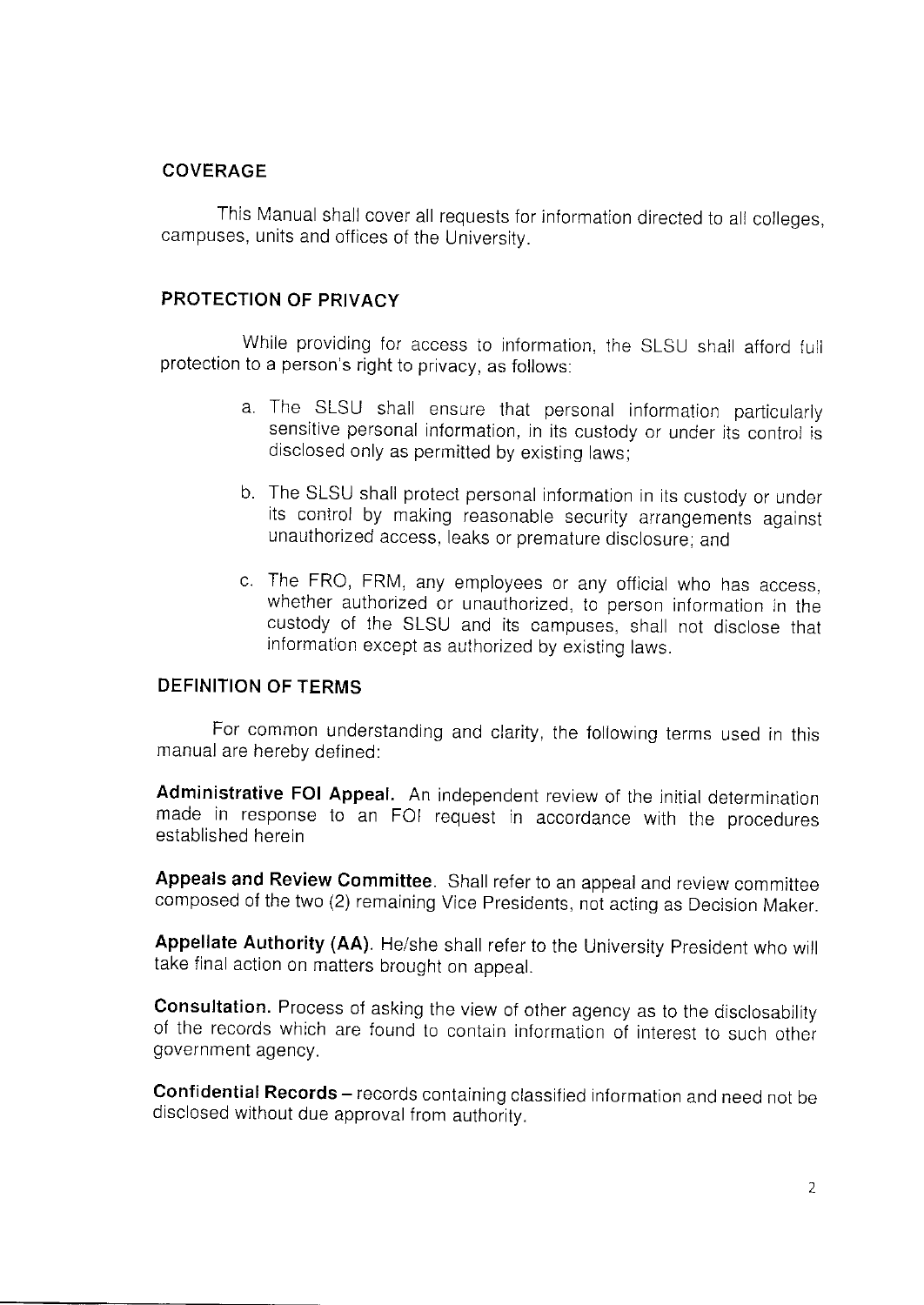data.gov.ph. The Open Data website that serves as the government's comprehensive portal for all public government data which is searchable, understandable, and accessible.

eFOI gov.ph. The website that serves as the government's comprehensive FOI website for all information on the FOI. Among many other features, eFOI.gov.ph provides a central resource for the public to understand the FOI, to locate records that are already available online, and to learn how to make a request for information that is not yet publicly available. EFOI gov ph also promotes agency accountability for the administration of the FOI by graphically displaying the detailed statistics contained in Annual FOI Reports, so that they can be compared by agency and over time.

Exceptions. Information that should not be released and disclosed in response to an FOI request because it is protected by the Constitution, laws or jurisprudence.

Evaluating Officer (EO). He/she shall refer to the Deans, Directors and Heads of Units that has custody over the information or record being requested.

Freedom of Information (FOI). Constitutionally guaranteed right of the people to information in matters of public concern which is indispensable to the exercise of the right of the people and their organizations to effective and reasonable participation at all levels of social, political and economic decision-making.

FOI Decision Maker (FDM). He/she shall refer to the concerned Vice President, Campus Director, and Head of Unit under the Office of the President and who, under this manual, is authorized to grant or deny the request.

FOI Receiving Officer (FRO). He/she shall be the responsible employee designated as the FOI Focal Person tasked to receive and monitor all FOI requests and appeals.

FOI Request. A written request for access to records submitted to SLSU personally or by email.

Information. Shall mean any records, documents, papers, reports, letters, contracts, minutes and transcripts of official meetings, maps, books, photographs, data, research materials, films, sound and video recording, magnetic or other tapes, recorded, stored, or archived in whatever format, whether offline or online, which are made, received or kept or under the control and custody of any government office pursuant to law, executive order, and rules and regulations or in connection with the performance or transactions of official business by any government office.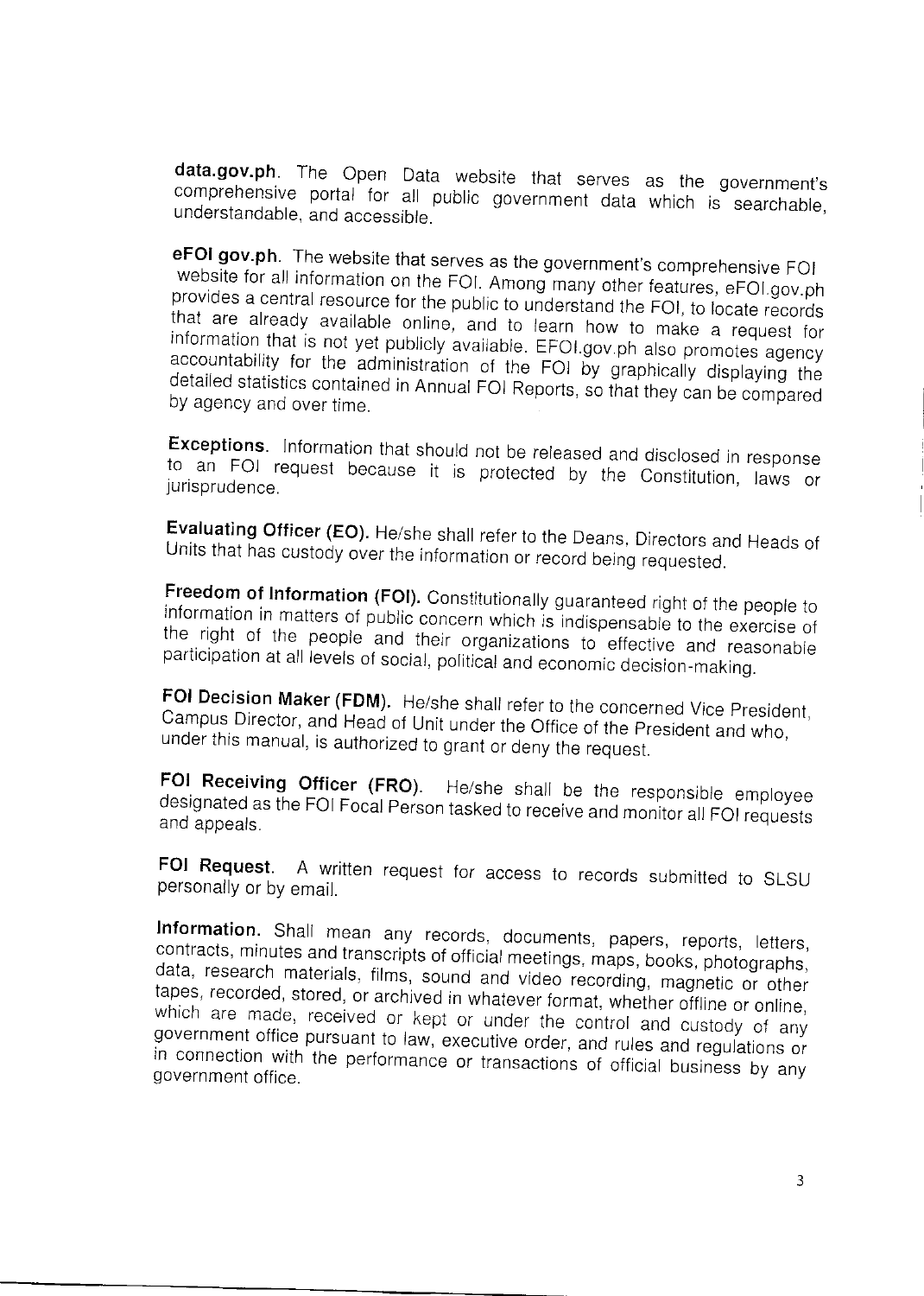Information for Disclosure. Information promoting the awareness and understanding of policies, programs, activities, rules or revisions affecting the public, government agencies, and the community and economy. It also includes information encouraging familiarity with the general operations, thrusts, and programs of the government. In line with the concept of proactive disclosure and open data, these types of information can already be posted to government websites, such without need for written requests from the public.

Official records. Refers to information produced or received by a public officer or employee, or by a government office in an official capacity or pursuant to a public function or duty.

Open Data. Refers to publicly available data structured in a way that enables the data to be fully discoverable and usable by end users.

Public Records. This shall include information required by laws, executive orders, rules, or regulations to be entered, kept and made publicly available by a government office.

Proactive Disclosure. Information made publicly available by government agencies without waiting for specific FOI request.

Personal Information. Any information, whether recorded in a material form or not, from which the identity of an individual is apparent or can be reasonably and directly ascertained by the entity holding the information, or when put together with other information would directly and certainly identify an individual.

Sensitive Personal Information. As defined in the Data Privacy Act of 2012, this shall refer to personal information:

- 1. About an individual race, ethnic origin, marital status, age, color, and religious philosophical or political affiliations;
- 2. About an individual health, education, genetic or sexual life of a person, or to any proceedings for any offense committed or alleged to have committed by such person, the disposal of such proceedings or the sentence of any court in such proceedings;
- 3. Issued by government agencies peculiar to an individual which includes, but not limited to, social security numbers, previous or current health records, licenses or its denials, suspension or revocation, and tax returns; and
- 4. Specifically established by an executive order or an act of Congress to be kept classified.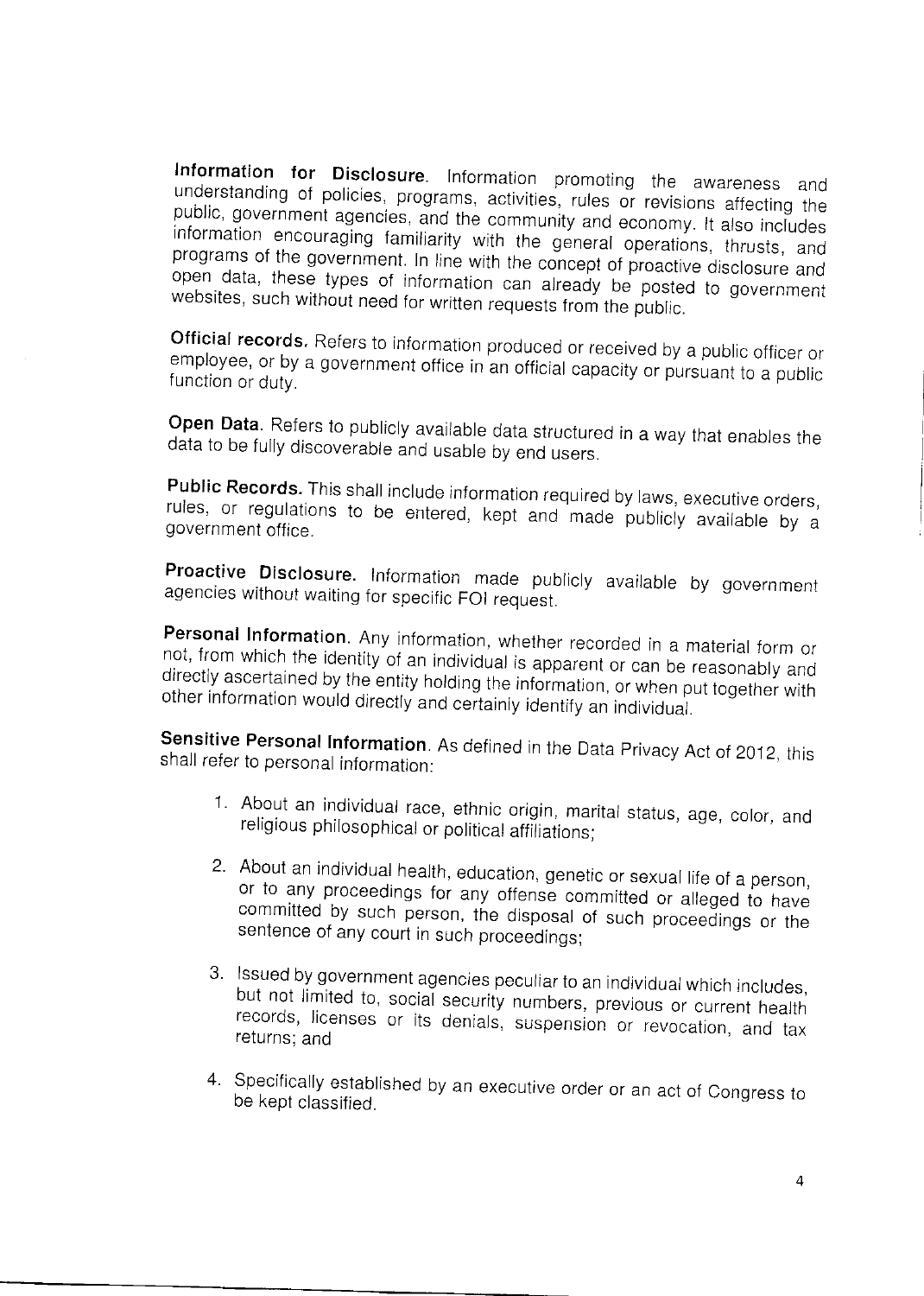#### STANDARD PROCEDURE

The procedure for access to information/record covers the filing of request for information, receipt and evaluation, and approval/denial of the request.

#### 1. Receipt of Request for Information

- 1.1. All requests for information shall be made using the prescribed FOI Request Form (See Annex E). In case the requesting party is unable to make a written request, because of illiteracy or due to a disability, he or she may make an oral request, and the FRO shall record it in writing which shall be signed or otherwise thumb marked by the requesting party. The FOI Request Form is available at the Record Management Office or it can be downloaded at www.slsu.edu.ph.
- 1,2 The accomplished FOI Request Form shall be submitted to the Records Management Office, 2nd Floor Administration Building, SLSU, Lucban, Quezon or email at (info@slsu.edu.ph).
- 1.3 The FRO shall receive the request for information from the requesting Party and check compliance of the following requirements:
	- . The request shall state the full name and contact information of the requesting party, as well as provide valid proof of identification or authorization; and
	- . She/he request shall reasonably describe the information requested, and the reason for, or purpose of the request for information.
	- . In case of e-mail request, the FRO shall print the Request Form and acknowledge the same.
- 1.4 In case the request is not in conformity with the requirements, the FRC shall provide reasonable assistance to enable the requesting party to comply with such.
- 1.5 The request shall be stamped "received" by the FRO indicating the date and time of receipt, his/ her name, rank and title, with corresponding signature. The FRO shall input the details of the request on the

5 Annex "D", Flow Chart

<sup>6</sup>Annex "E", SLSU FOI Form 1